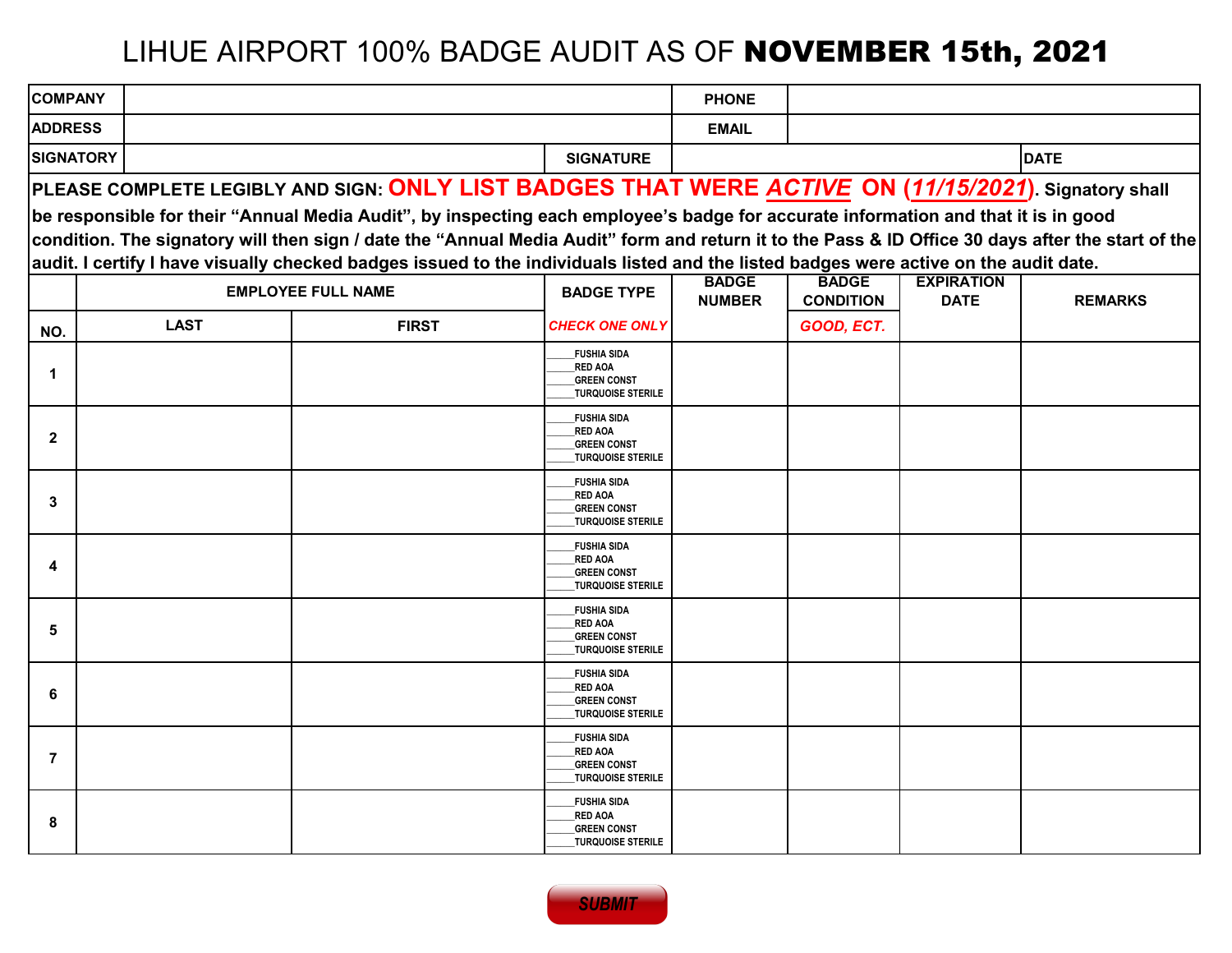## LIHUE AIRPORT 100% BADGE AUDIT AS OF (AUDIT DATE **NOVEMBER 2021**)

|     | <b>EMPLOYEE FULL NAME</b> |              | <b>BADGE TYPE</b>                                                                | <b>BADGE</b><br><b>NUMBER</b> | <b>BADGE</b><br><b>CONDITION</b> | <b>EXPERATION</b><br><b>DATE</b> | <b>REMARKS</b> |
|-----|---------------------------|--------------|----------------------------------------------------------------------------------|-------------------------------|----------------------------------|----------------------------------|----------------|
| NO. | <b>LAST</b>               | <b>FIRST</b> |                                                                                  |                               | GOOD, ECT.                       |                                  |                |
| 9   |                           |              | <b>FUSHIA SIDA</b><br>_RED AOA<br><b>GREEN CONST</b><br><b>TURQUOISE STERILE</b> |                               |                                  |                                  |                |
| 10  |                           |              | _FUSHIA SIDA<br>RED AOA<br><b>GREEN CONST</b><br>_TURQUOISE STERILE              |                               |                                  |                                  |                |
| 11  |                           |              | <b>FUSHIA SIDA</b><br>RED AOA<br><b>GREEN CONST</b><br>_<br>_TURQUOISE STERILE   |                               |                                  |                                  |                |
| 12  |                           |              | <b>FUSHIA SIDA</b><br>RED AOA<br><b>GREEN CONST</b><br>TURQUOISE STERILE         |                               |                                  |                                  |                |
| 13  |                           |              | <b>FUSHIA SIDA</b><br>RED AOA<br><b>GREEN CONST</b><br>_TURQUOISE STERILE        |                               |                                  |                                  |                |
| 14  |                           |              | <b>FUSHIA SIDA</b><br>RED AOA<br><b>GREEN CONST</b><br>TURQUOISE STERILE         |                               |                                  |                                  |                |
| 15  |                           |              | <b>FUSHIA SIDA</b><br>RED AOA<br><b>GREEN CONST</b><br>_TURQUOISE STERILE        |                               |                                  |                                  |                |
| 16  |                           |              | _FUSHIA SIDA<br>RED AOA<br><b>GREEN CONST</b><br>_TURQUOISE STERILE              |                               |                                  |                                  |                |
| 17  |                           |              | FUSHIA SIDA<br><b>RED AOA</b><br><b>GREEN CONST</b><br>TURQUOISE STERILE         |                               |                                  |                                  |                |
| 18  |                           |              | <b>FUSHIA SIDA</b><br>RED AOA<br><b>GREEN CONST</b><br>TURQUOISE STERILE         |                               |                                  |                                  |                |
| 19  |                           |              | <b>FUSHIA SIDA</b><br>RED AOA<br><b>GREEN CONST</b><br>_TURQUOISE STERILE        |                               |                                  |                                  |                |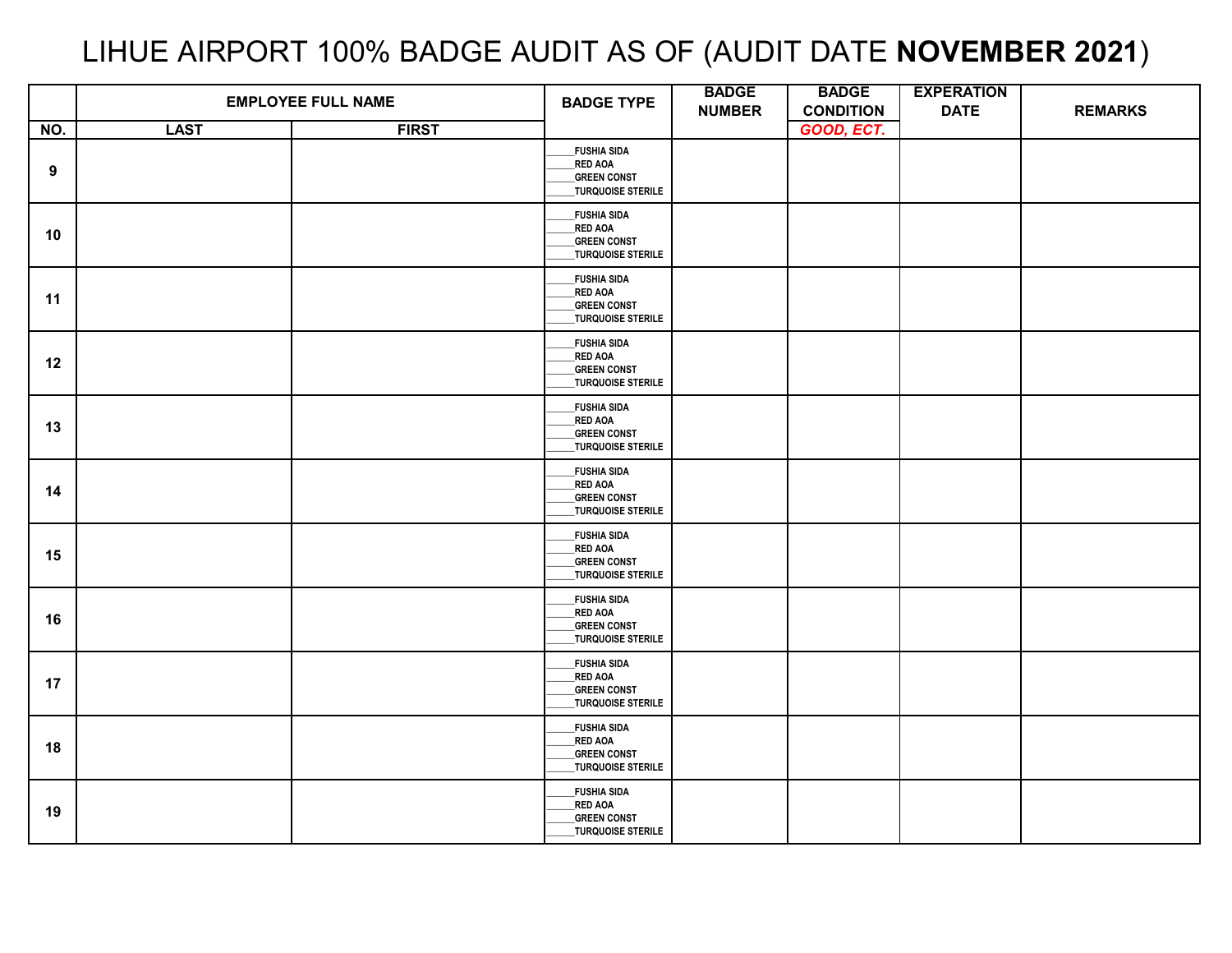|     |             | <b>EMPLOYEE FULL NAME</b> | <b>BADGE TYPE</b>                                                                      | <b>BADGE</b><br><b>NUMBER</b> | <b>BADGE</b><br><b>CONDITION</b> | <b>EXPERATION</b><br><b>DATE</b> | <b>REMARKS</b> |
|-----|-------------|---------------------------|----------------------------------------------------------------------------------------|-------------------------------|----------------------------------|----------------------------------|----------------|
| NO. | <b>LAST</b> | <b>FIRST</b>              |                                                                                        |                               | GOOD, ECT.                       |                                  |                |
| 19  |             |                           | <b>FUSHIA SIDA</b><br><b>RED AOA</b><br><b>GREEN CONST</b><br><b>TURQUOISE STERILE</b> |                               |                                  |                                  |                |
| 20  |             |                           | <b>FUSHIA SIDA</b><br>_RED AOA<br><b>GREEN CONST</b><br>TURQUOISE STERILE              |                               |                                  |                                  |                |
| 21  |             |                           | <b>FUSHIA SIDA</b><br>RED AOA<br><b>GREEN CONST</b><br>_<br>_TURQUOISE STERILE         |                               |                                  |                                  |                |
| 22  |             |                           | <b>FUSHIA SIDA</b><br>RED AOA<br><b>GREEN CONST</b><br>TURQUOISE STERILE               |                               |                                  |                                  |                |
| 23  |             |                           | <b>FUSHIA SIDA</b><br><b>RED AOA</b><br><b>GREEN CONST</b><br>TURQUOISE STERILE        |                               |                                  |                                  |                |
| 24  |             |                           | <b>FUSHIA SIDA</b><br><b>RED AOA</b><br><b>GREEN CONST</b><br>_TURQUOISE STERILE       |                               |                                  |                                  |                |
| 25  |             |                           | <b>FUSHIA SIDA</b><br><b>RED AOA</b><br><b>GREEN CONST</b><br>TURQUOISE STERILE        |                               |                                  |                                  |                |
| 26  |             |                           | <b>FUSHIA SIDA</b><br>_RED AOA<br><b>GREEN CONST</b><br>TURQUOISE STERILE              |                               |                                  |                                  |                |
| 27  |             |                           | <b>FUSHIA SIDA</b><br><b>RED AOA</b><br><b>GREEN CONST</b><br>TURQUOISE STERILE        |                               |                                  |                                  |                |
| 28  |             |                           | <b>FUSHIA SIDA</b><br>RED AOA<br><b>GREEN CONST</b><br>TURQUOISE STERILE               |                               |                                  |                                  |                |
| 29  |             |                           | <b>FUSHIA SIDA</b><br><b>RED AOA</b><br><b>GREEN CONST</b><br>TURQUOISE STERILE        |                               |                                  |                                  |                |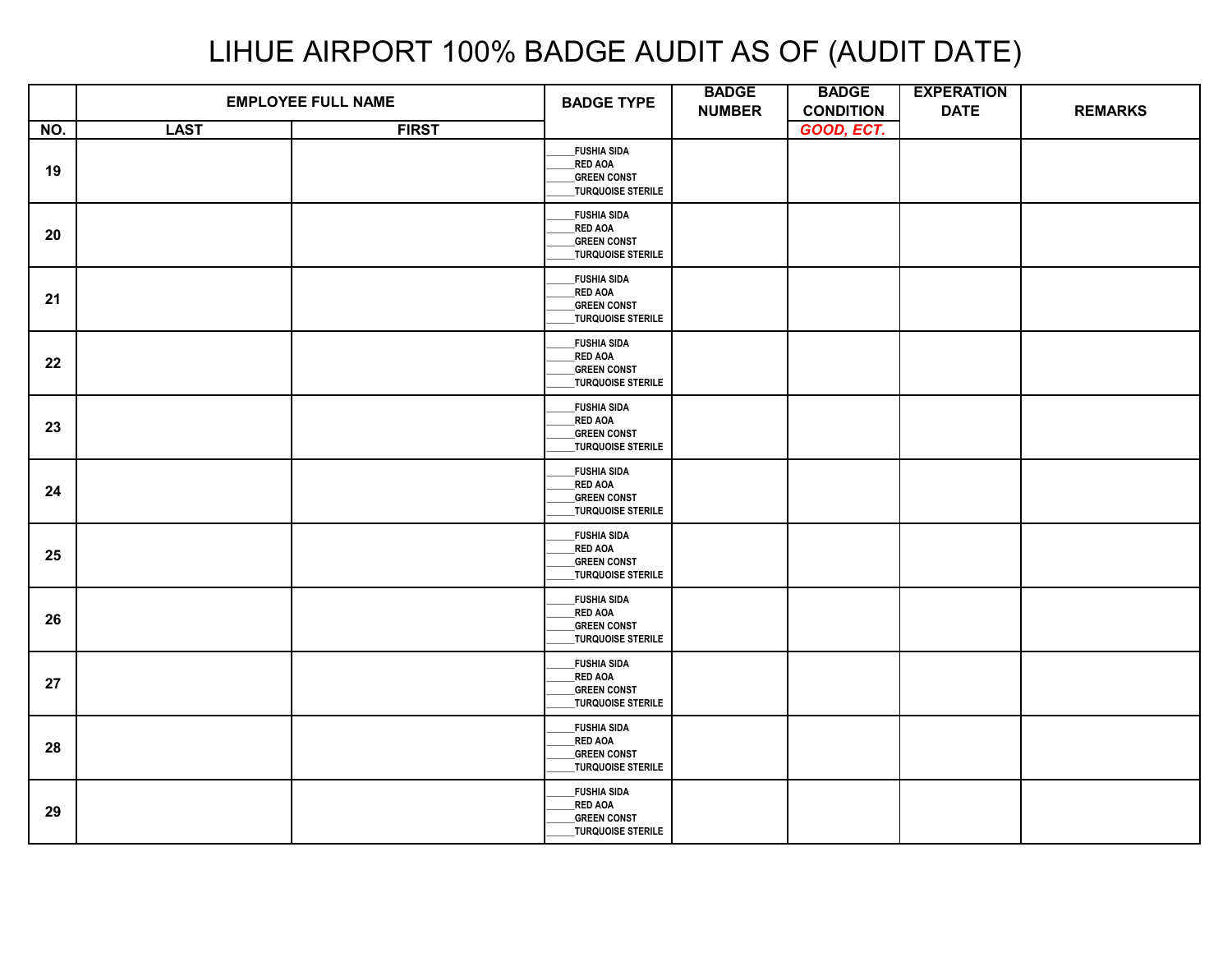|     |             | <b>EMPLOYEE FULL NAME</b> | <b>BADGE TYPE</b>                                                                      | <b>BADGE</b><br><b>NUMBER</b> | <b>BADGE</b><br><b>CONDITION</b> | <b>EXPERATION</b><br><b>DATE</b> | <b>REMARKS</b> |
|-----|-------------|---------------------------|----------------------------------------------------------------------------------------|-------------------------------|----------------------------------|----------------------------------|----------------|
| NO. | <b>LAST</b> | <b>FIRST</b>              |                                                                                        |                               | GOOD, ECT.                       |                                  |                |
| 30  |             |                           | <b>FUSHIA SIDA</b><br><b>RED AOA</b><br><b>GREEN CONST</b><br><b>TURQUOISE STERILE</b> |                               |                                  |                                  |                |
| 31  |             |                           | <b>FUSHIA SIDA</b><br>_RED AOA<br><b>GREEN CONST</b><br>TURQUOISE STERILE              |                               |                                  |                                  |                |
| 32  |             |                           | <b>FUSHIA SIDA</b><br>RED AOA<br><b>GREEN CONST</b><br>_<br>_TURQUOISE STERILE         |                               |                                  |                                  |                |
| 33  |             |                           | <b>FUSHIA SIDA</b><br>RED AOA<br><b>GREEN CONST</b><br>TURQUOISE STERILE               |                               |                                  |                                  |                |
| 34  |             |                           | <b>FUSHIA SIDA</b><br><b>RED AOA</b><br><b>GREEN CONST</b><br>TURQUOISE STERILE        |                               |                                  |                                  |                |
| 35  |             |                           | <b>FUSHIA SIDA</b><br><b>RED AOA</b><br><b>GREEN CONST</b><br>_TURQUOISE STERILE       |                               |                                  |                                  |                |
| 36  |             |                           | <b>FUSHIA SIDA</b><br><b>RED AOA</b><br><b>GREEN CONST</b><br>TURQUOISE STERILE        |                               |                                  |                                  |                |
| 37  |             |                           | <b>FUSHIA SIDA</b><br>_RED AOA<br><b>GREEN CONST</b><br>TURQUOISE STERILE              |                               |                                  |                                  |                |
| 38  |             |                           | <b>FUSHIA SIDA</b><br><b>RED AOA</b><br><b>GREEN CONST</b><br>TURQUOISE STERILE        |                               |                                  |                                  |                |
| 39  |             |                           | <b>FUSHIA SIDA</b><br>RED AOA<br><b>GREEN CONST</b><br>TURQUOISE STERILE               |                               |                                  |                                  |                |
| 40  |             |                           | <b>FUSHIA SIDA</b><br><b>RED AOA</b><br><b>GREEN CONST</b><br>TURQUOISE STERILE        |                               |                                  |                                  |                |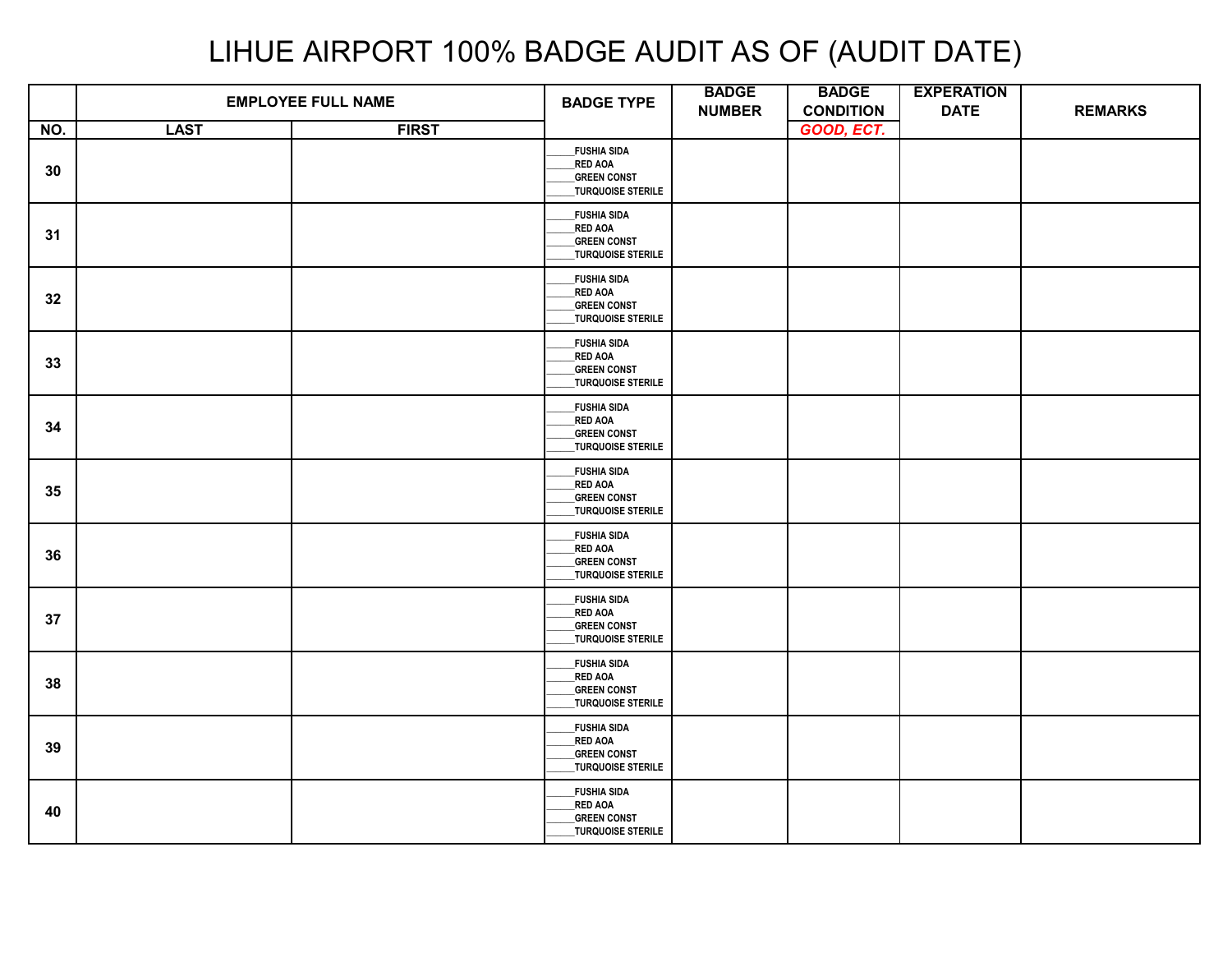|     | <b>EMPLOYEE FULL NAME</b> |              | <b>BADGE TYPE</b>                                                                      | <b>BADGE</b><br><b>NUMBER</b> | <b>BADGE</b><br><b>CONDITION</b> | <b>EXPERATION</b><br><b>DATE</b> | <b>REMARKS</b> |
|-----|---------------------------|--------------|----------------------------------------------------------------------------------------|-------------------------------|----------------------------------|----------------------------------|----------------|
| NO. | <b>LAST</b>               | <b>FIRST</b> |                                                                                        |                               | GOOD, ECT.                       |                                  |                |
| 41  |                           |              | <b>FUSHIA SIDA</b><br><b>RED AOA</b><br><b>GREEN CONST</b><br>TURQUOISE STERILE        |                               |                                  |                                  |                |
| 42  |                           |              | <b>FUSHIA SIDA</b><br>_RED AOA<br><b>GREEN CONST</b><br>TURQUOISE STERILE              |                               |                                  |                                  |                |
| 43  |                           |              | <b>FUSHIA SIDA</b><br>RED AOA<br><b>GREEN CONST</b><br>TURQUOISE STERILE               |                               |                                  |                                  |                |
| 44  |                           |              | <b>FUSHIA SIDA</b><br>RED AOA<br><b>GREEN CONST</b><br>TURQUOISE STERILE               |                               |                                  |                                  |                |
| 45  |                           |              | <b>FUSHIA SIDA</b><br><b>RED AOA</b><br><b>GREEN CONST</b><br>TURQUOISE STERILE        |                               |                                  |                                  |                |
| 46  |                           |              | <b>FUSHIA SIDA</b><br><b>RED AOA</b><br><b>GREEN CONST</b><br>TURQUOISE STERILE        |                               |                                  |                                  |                |
| 47  |                           |              | <b>FUSHIA SIDA</b><br>RED AOA<br><b>GREEN CONST</b><br>TURQUOISE STERILE               |                               |                                  |                                  |                |
| 48  |                           |              | <b>FUSHIA SIDA</b><br><b>RED AOA</b><br><b>GREEN CONST</b><br>TURQUOISE STERILE        |                               |                                  |                                  |                |
| 49  |                           |              | <b>FUSHIA SIDA</b><br><b>RED AOA</b><br><b>GREEN CONST</b><br><b>TURQUOISE STERILE</b> |                               |                                  |                                  |                |
| 50  |                           |              | <b>FUSHIA SIDA</b><br><b>RED AOA</b><br><b>GREEN CONST</b><br>TURQUOISE STERILE        |                               |                                  |                                  |                |
| 51  |                           |              | <b>FUSHIA SIDA</b><br>RED AOA<br><b>GREEN CONST</b><br>_TURQUOISE STERILE              |                               |                                  |                                  |                |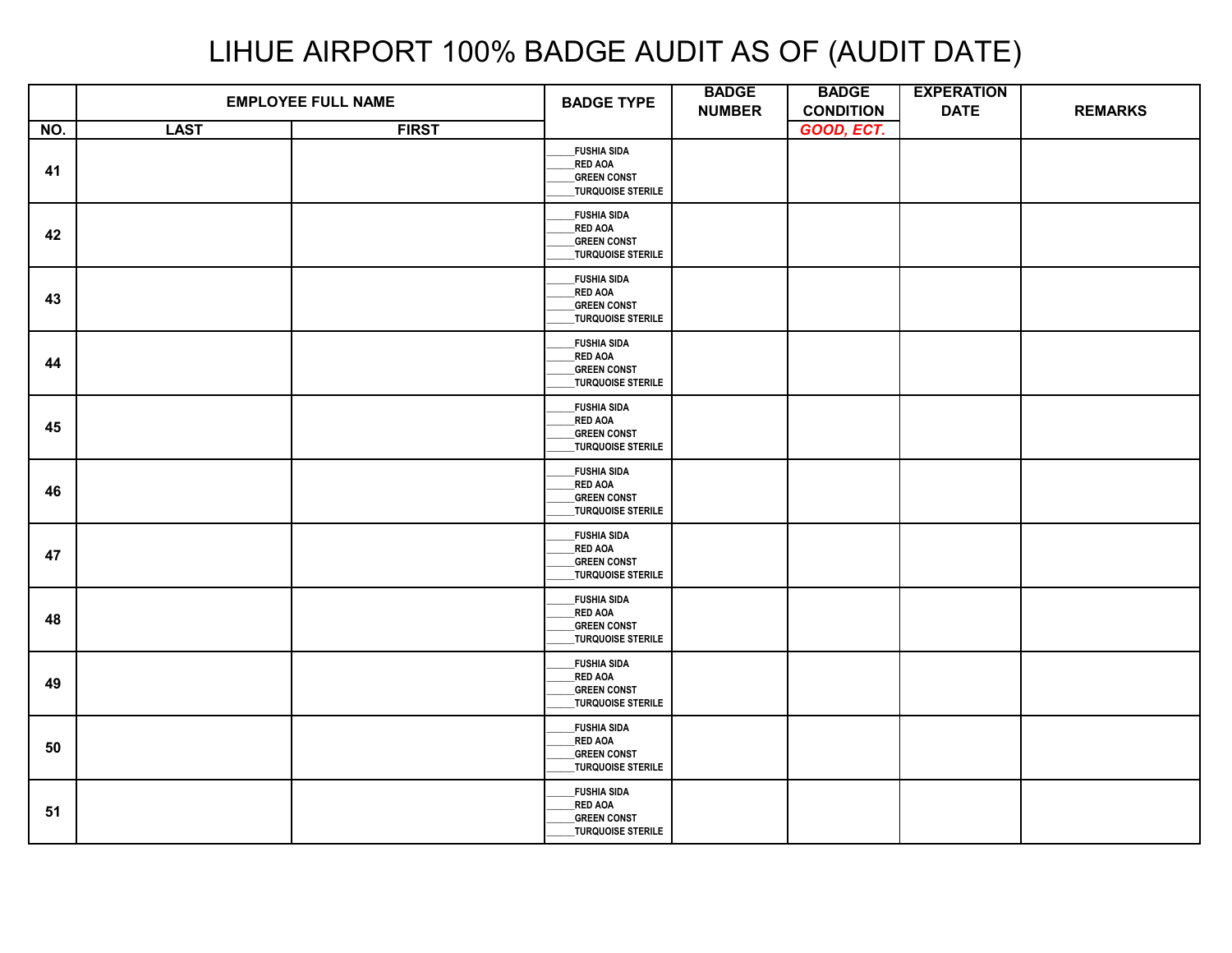|     |             | <b>EMPLOYEE FULL NAME</b> | <b>BADGE TYPE</b>                                                                      | <b>BADGE</b><br><b>NUMBER</b> | <b>BADGE</b><br><b>CONDITION</b> | <b>EXPERATION</b><br><b>DATE</b> | <b>REMARKS</b> |
|-----|-------------|---------------------------|----------------------------------------------------------------------------------------|-------------------------------|----------------------------------|----------------------------------|----------------|
| NO. | <b>LAST</b> | <b>FIRST</b>              |                                                                                        |                               | GOOD, ECT.                       |                                  |                |
| 52  |             |                           | <b>FUSHIA SIDA</b><br><b>RED AOA</b><br><b>GREEN CONST</b><br>TURQUOISE STERILE        |                               |                                  |                                  |                |
| 53  |             |                           | <b>FUSHIA SIDA</b><br>_RED AOA<br><b>GREEN CONST</b><br>TURQUOISE STERILE              |                               |                                  |                                  |                |
| 54  |             |                           | <b>FUSHIA SIDA</b><br>RED AOA<br><b>GREEN CONST</b><br>TURQUOISE STERILE               |                               |                                  |                                  |                |
| 55  |             |                           | <b>FUSHIA SIDA</b><br>RED AOA<br><b>GREEN CONST</b><br>TURQUOISE STERILE               |                               |                                  |                                  |                |
| 56  |             |                           | <b>FUSHIA SIDA</b><br><b>RED AOA</b><br><b>GREEN CONST</b><br>TURQUOISE STERILE        |                               |                                  |                                  |                |
| 57  |             |                           | <b>FUSHIA SIDA</b><br><b>RED AOA</b><br><b>GREEN CONST</b><br>TURQUOISE STERILE        |                               |                                  |                                  |                |
| 58  |             |                           | <b>FUSHIA SIDA</b><br>RED AOA<br><b>GREEN CONST</b><br>TURQUOISE STERILE               |                               |                                  |                                  |                |
| 59  |             |                           | <b>FUSHIA SIDA</b><br><b>RED AOA</b><br><b>GREEN CONST</b><br>TURQUOISE STERILE        |                               |                                  |                                  |                |
| 60  |             |                           | <b>FUSHIA SIDA</b><br><b>RED AOA</b><br><b>GREEN CONST</b><br><b>TURQUOISE STERILE</b> |                               |                                  |                                  |                |
| 61  |             |                           | <b>FUSHIA SIDA</b><br><b>RED AOA</b><br><b>GREEN CONST</b><br>TURQUOISE STERILE        |                               |                                  |                                  |                |
| 62  |             |                           | <b>FUSHIA SIDA</b><br>RED AOA<br><b>GREEN CONST</b><br>_TURQUOISE STERILE              |                               |                                  |                                  |                |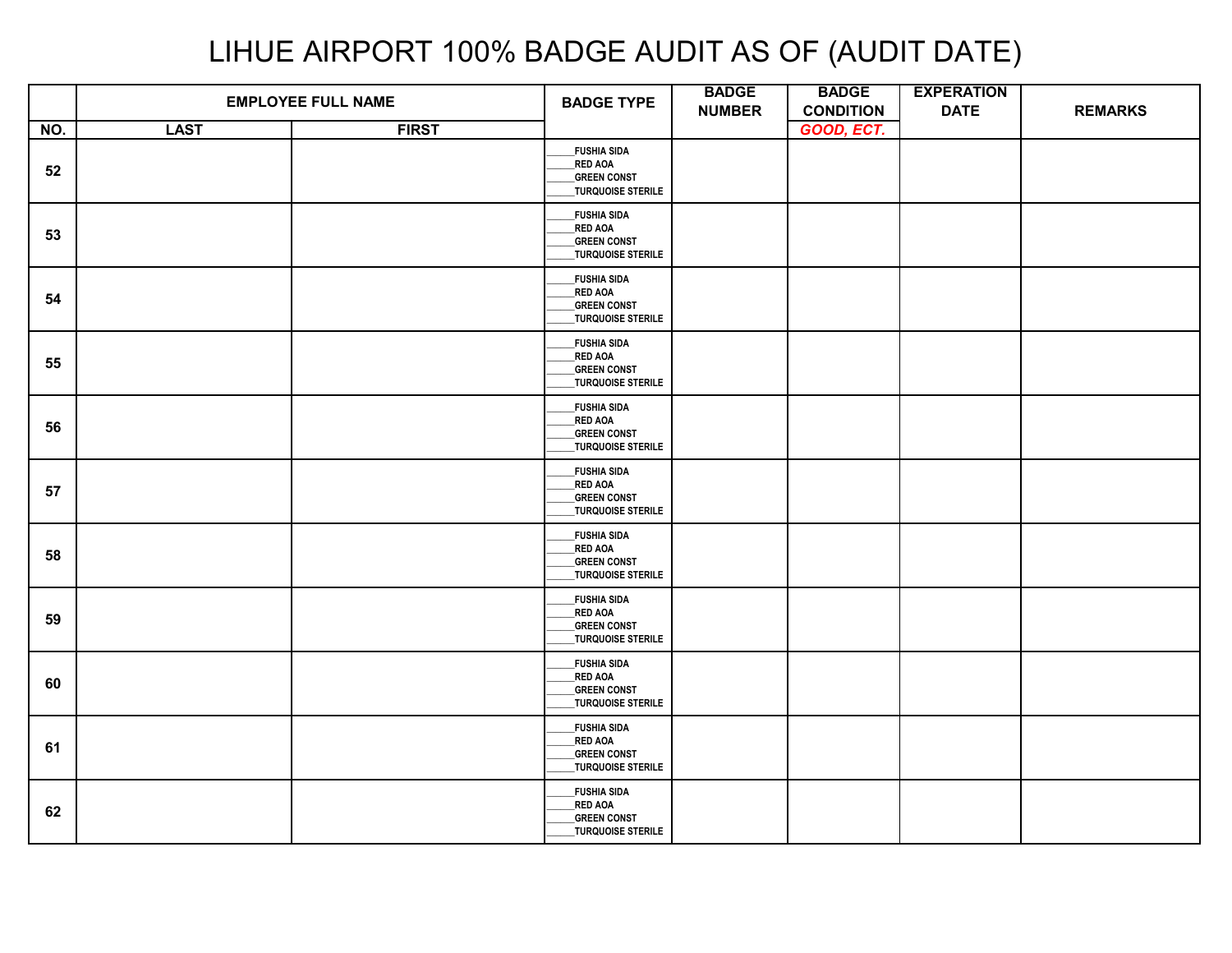|     | <b>EMPLOYEE FULL NAME</b> |              | <b>BADGE TYPE</b>                                                                      | <b>BADGE</b><br><b>NUMBER</b> | <b>BADGE</b><br><b>CONDITION</b> | <b>EXPERATION</b><br><b>DATE</b> | <b>REMARKS</b> |
|-----|---------------------------|--------------|----------------------------------------------------------------------------------------|-------------------------------|----------------------------------|----------------------------------|----------------|
| NO. | <b>LAST</b>               | <b>FIRST</b> |                                                                                        |                               | GOOD, ECT.                       |                                  |                |
| 63  |                           |              | <b>FUSHIA SIDA</b><br>RED AOA<br><b>GREEN CONST</b><br>TURQUOISE STERILE               |                               |                                  |                                  |                |
| 64  |                           |              | <b>FUSHIA SIDA</b><br>RED AOA<br><b>GREEN CONST</b><br><b>TURQUOISE STERILE</b>        |                               |                                  |                                  |                |
| 65  |                           |              | <b>FUSHIA SIDA</b><br><b>RED AOA</b><br><b>GREEN CONST</b><br>TURQUOISE STERILE        |                               |                                  |                                  |                |
| 66  |                           |              | <b>FUSHIA SIDA</b><br><b>RED AOA</b><br><b>GREEN CONST</b><br>TURQUOISE STERILE        |                               |                                  |                                  |                |
| 67  |                           |              | <b>FUSHIA SIDA</b><br><b>RED AOA</b><br><b>GREEN CONST</b><br>TURQUOISE STERILE        |                               |                                  |                                  |                |
| 68  |                           |              | <b>FUSHIA SIDA</b><br><b>RED AOA</b><br><b>GREEN CONST</b><br>TURQUOISE STERILE        |                               |                                  |                                  |                |
| 69  |                           |              | <b>FUSHIA SIDA</b><br><b>RED AOA</b><br><b>GREEN CONST</b><br>_TURQUOISE STERILE       |                               |                                  |                                  |                |
| 70  |                           |              | _FUSHIA SIDA<br><b>RED AOA</b><br><b>GREEN CONST</b><br>TURQUOISE STERILE              |                               |                                  |                                  |                |
| 71  |                           |              | <b>FUSHIA SIDA</b><br><b>RED AOA</b><br><b>GREEN CONST</b><br><b>TURQUOISE STERILE</b> |                               |                                  |                                  |                |
| 72  |                           |              | <b>FUSHIA SIDA</b><br><b>RED AOA</b><br><b>GREEN CONST</b><br>TURQUOISE STERILE        |                               |                                  |                                  |                |
| 73  |                           |              | <b>FUSHIA SIDA</b><br>RED AOA<br><b>GREEN CONST</b><br>_TURQUOISE STERILE              |                               |                                  |                                  |                |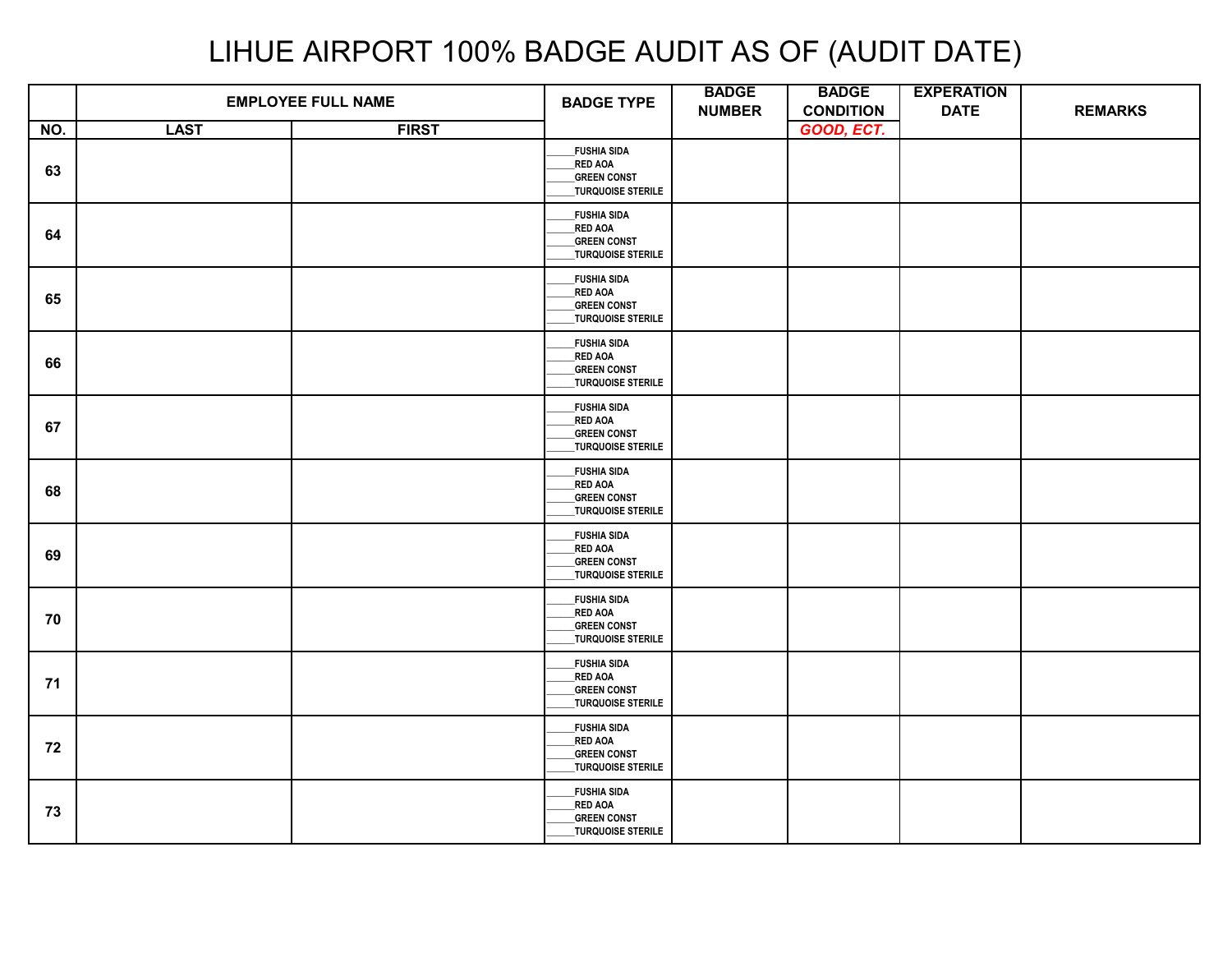|     | <b>EMPLOYEE FULL NAME</b> |              | <b>BADGE TYPE</b>                                                               | <b>BADGE</b><br><b>NUMBER</b> | <b>BADGE</b><br><b>CONDITION</b> | <b>EXPERATION</b><br><b>DATE</b> | <b>REMARKS</b> |
|-----|---------------------------|--------------|---------------------------------------------------------------------------------|-------------------------------|----------------------------------|----------------------------------|----------------|
| NO. | <b>LAST</b>               | <b>FIRST</b> |                                                                                 |                               | GOOD, ECT.                       |                                  |                |
| 74  |                           |              | <b>FUSHIA SIDA</b><br>RED AOA<br><b>GREEN CONST</b><br><b>TURQUOISE STERILE</b> |                               |                                  |                                  |                |
| 75  |                           |              | <b>FUSHIA SIDA</b><br>RED AOA<br><b>GREEN CONST</b><br>TURQUOISE STERILE        |                               |                                  |                                  |                |
| 76  |                           |              | <b>FUSHIA SIDA</b><br>RED AOA<br><b>GREEN CONST</b><br>_<br>_TURQUOISE STERILE  |                               |                                  |                                  |                |
| 77  |                           |              | <b>FUSHIA SIDA</b><br><b>RED AOA</b><br>_<br>_GREEN CONST<br>TURQUOISE STERILE  |                               |                                  |                                  |                |
| 78  |                           |              | <b>FUSHIA SIDA</b><br><b>RED AOA</b><br><b>GREEN CONST</b><br>TURQUOISE STERILE |                               |                                  |                                  |                |
| 79  |                           |              | <b>FUSHIA SIDA</b><br>RED AOA<br><b>GREEN CONST</b><br>TURQUOISE STERILE        |                               |                                  |                                  |                |
| 80  |                           |              | <b>FUSHIA SIDA</b><br>RED AOA<br><b>GREEN CONST</b><br>TURQUOISE STERILE        |                               |                                  |                                  |                |
| 81  |                           |              | <b>FUSHIA SIDA</b><br>RED AOA<br><b>GREEN CONST</b><br>TURQUOISE STERILE        |                               |                                  |                                  |                |
| 82  |                           |              | <b>FUSHIA SIDA</b><br><b>RED AOA</b><br><b>GREEN CONST</b><br>TURQUOISE STERILE |                               |                                  |                                  |                |
| 83  |                           |              | <b>FUSHIA SIDA</b><br>RED AOA<br><b>GREEN CONST</b><br>TURQUOISE STERILE        |                               |                                  |                                  |                |
| 84  |                           |              | <b>FUSHIA SIDA</b><br>RED AOA<br><b>GREEN CONST</b><br>_TURQUOISE STERILE       |                               |                                  |                                  |                |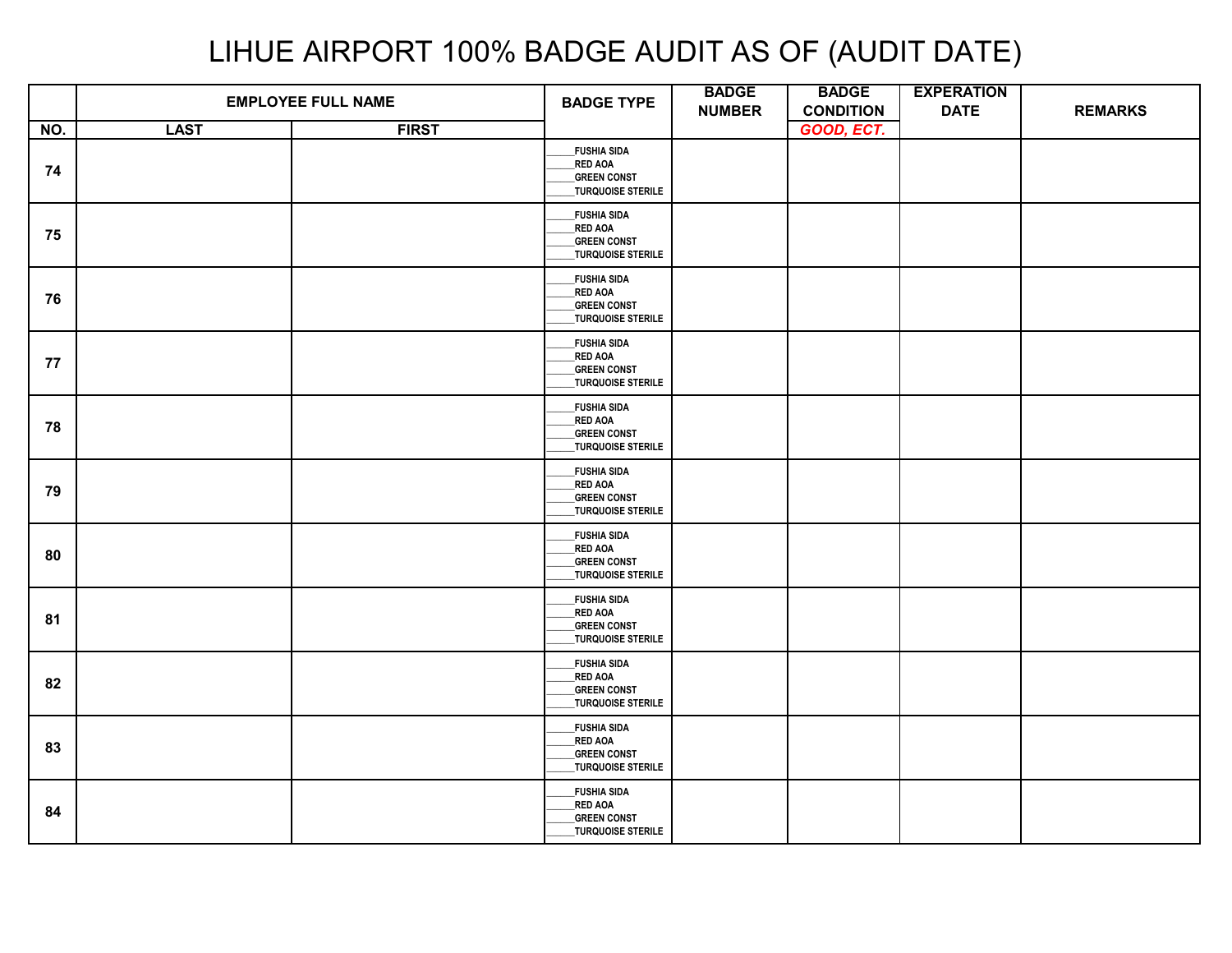|     |             | <b>EMPLOYEE FULL NAME</b> | <b>BADGE TYPE</b>                                                               | <b>BADGE</b><br><b>NUMBER</b> | <b>BADGE</b><br><b>CONDITION</b> | <b>EXPERATION</b><br><b>DATE</b> | <b>REMARKS</b> |
|-----|-------------|---------------------------|---------------------------------------------------------------------------------|-------------------------------|----------------------------------|----------------------------------|----------------|
| NO. | <b>LAST</b> | <b>FIRST</b>              |                                                                                 |                               | GOOD, ECT.                       |                                  |                |
| 85  |             |                           | <b>FUSHIA SIDA</b><br>RED AOA<br><b>GREEN CONST</b><br><b>TURQUOISE STERILE</b> |                               |                                  |                                  |                |
| 86  |             |                           | <b>FUSHIA SIDA</b><br>RED AOA<br><b>GREEN CONST</b><br>TURQUOISE STERILE        |                               |                                  |                                  |                |
| 87  |             |                           | <b>FUSHIA SIDA</b><br>RED AOA<br><b>GREEN CONST</b><br>_<br>_TURQUOISE STERILE  |                               |                                  |                                  |                |
| 88  |             |                           | <b>FUSHIA SIDA</b><br>RED AOA<br><b>GREEN CONST</b><br>TURQUOISE STERILE        |                               |                                  |                                  |                |
| 89  |             |                           | <b>FUSHIA SIDA</b><br><b>RED AOA</b><br><b>GREEN CONST</b><br>TURQUOISE STERILE |                               |                                  |                                  |                |
| 90  |             |                           | <b>FUSHIA SIDA</b><br>RED AOA<br><b>GREEN CONST</b><br>TURQUOISE STERILE        |                               |                                  |                                  |                |
| 91  |             |                           | <b>FUSHIA SIDA</b><br>RED AOA<br><b>GREEN CONST</b><br>TURQUOISE STERILE        |                               |                                  |                                  |                |
| 92  |             |                           | <b>FUSHIA SIDA</b><br>RED AOA<br><b>GREEN CONST</b><br>TURQUOISE STERILE        |                               |                                  |                                  |                |
| 93  |             |                           | <b>FUSHIA SIDA</b><br><b>RED AOA</b><br><b>GREEN CONST</b><br>TURQUOISE STERILE |                               |                                  |                                  |                |
| 94  |             |                           | <b>FUSHIA SIDA</b><br>RED AOA<br><b>GREEN CONST</b><br>TURQUOISE STERILE        |                               |                                  |                                  |                |
| 95  |             |                           | <b>FUSHIA SIDA</b><br>RED AOA<br><b>GREEN CONST</b><br>_TURQUOISE STERILE       |                               |                                  |                                  |                |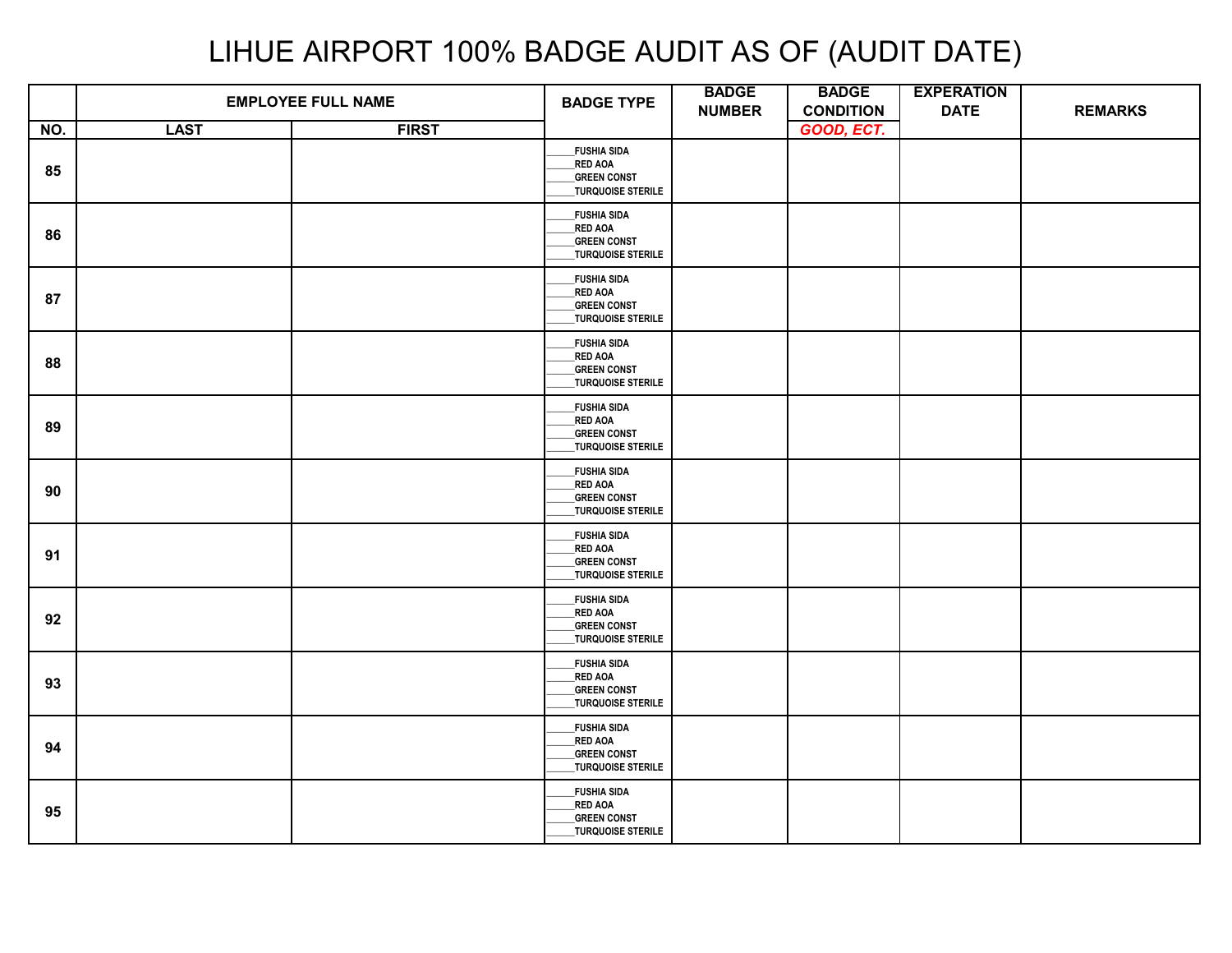|     | <b>EMPLOYEE FULL NAME</b> |              | <b>BADGE TYPE</b>                                                                      | <b>BADGE</b><br><b>NUMBER</b> | <b>BADGE</b><br><b>CONDITION</b> | <b>EXPERATION</b><br><b>DATE</b> | <b>REMARKS</b> |
|-----|---------------------------|--------------|----------------------------------------------------------------------------------------|-------------------------------|----------------------------------|----------------------------------|----------------|
| NO. | <b>LAST</b>               | <b>FIRST</b> |                                                                                        |                               | GOOD, ECT.                       |                                  |                |
| 96  |                           |              | <b>FUSHIA SIDA</b><br>RED AOA<br><b>GREEN CONST</b><br>TURQUOISE STERILE               |                               |                                  |                                  |                |
| 97  |                           |              | <b>FUSHIA SIDA</b><br>RED AOA<br><b>GREEN CONST</b><br>_TURQUOISE STERILE              |                               |                                  |                                  |                |
| 98  |                           |              | <b>FUSHIA SIDA</b><br><b>RED AOA</b><br><b>GREEN CONST</b><br>_TURQUOISE STERILE       |                               |                                  |                                  |                |
| 99  |                           |              | <b>FUSHIA SIDA</b><br><b>RED AOA</b><br><b>GREEN CONST</b><br><b>TURQUOISE STERILE</b> |                               |                                  |                                  |                |
| 100 |                           |              | <b>FUSHIA SIDA</b><br>RED AOA<br><b>GREEN CONST</b><br><b>TURQUOISE STERILE</b>        |                               |                                  |                                  |                |
| 101 |                           |              | <b>FUSHIA SIDA</b><br><b>RED AOA</b><br><b>GREEN CONST</b><br>_TURQUOISE STERILE       |                               |                                  |                                  |                |
| 102 |                           |              | <b>FUSHIA SIDA</b><br><b>RED AOA</b><br><b>GREEN CONST</b><br>TURQUOISE STERILE        |                               |                                  |                                  |                |
| 103 |                           |              | <b>FUSHIA SIDA</b><br>RED AOA<br><b>GREEN CONST</b><br>TURQUOISE STERILE               |                               |                                  |                                  |                |
| 104 |                           |              | <b>FUSHIA SIDA</b><br><b>RED AOA</b><br><b>GREEN CONST</b><br><b>TURQUOISE STERILE</b> |                               |                                  |                                  |                |
| 105 |                           |              | <b>FUSHIA SIDA</b><br><b>RED AOA</b><br><b>GREEN CONST</b><br>TURQUOISE STERILE        |                               |                                  |                                  |                |
| 106 |                           |              | <b>FUSHIA SIDA</b><br>RED AOA<br><b>GREEN CONST</b><br>_TURQUOISE STERILE              |                               |                                  |                                  |                |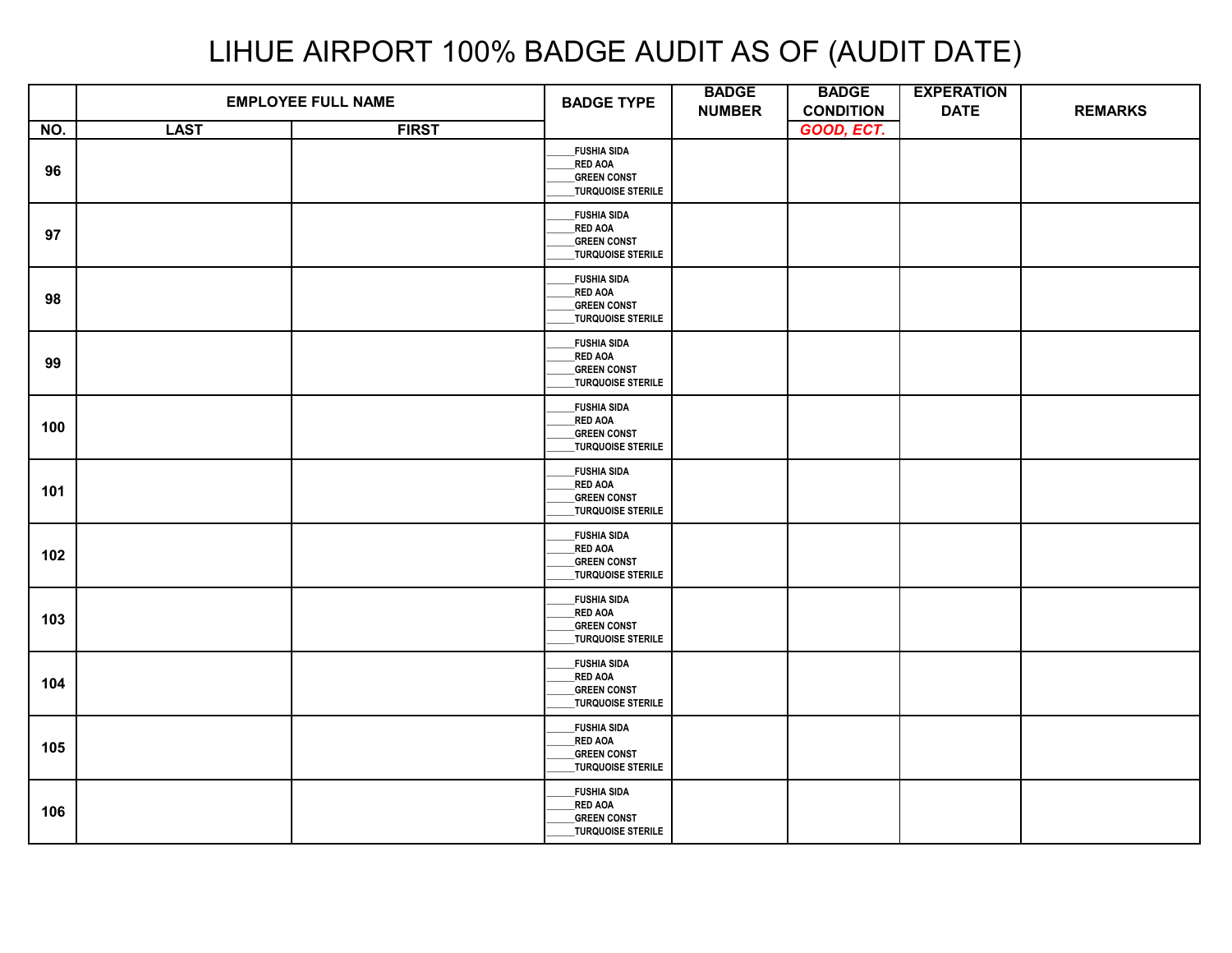|     |             | <b>EMPLOYEE FULL NAME</b> | <b>BADGE TYPE</b>                                                                      | <b>BADGE</b><br><b>NUMBER</b> | <b>BADGE</b><br><b>CONDITION</b> | <b>EXPERATION</b><br><b>DATE</b> | <b>REMARKS</b> |
|-----|-------------|---------------------------|----------------------------------------------------------------------------------------|-------------------------------|----------------------------------|----------------------------------|----------------|
| NO. | <b>LAST</b> | <b>FIRST</b>              |                                                                                        |                               | GOOD, ECT.                       |                                  |                |
| 107 |             |                           | <b>FUSHIA SIDA</b><br><b>RED AOA</b><br><b>GREEN CONST</b><br>TURQUOISE STERILE        |                               |                                  |                                  |                |
| 108 |             |                           | <b>FUSHIA SIDA</b><br><b>RED AOA</b><br><b>GREEN CONST</b><br>TURQUOISE STERILE        |                               |                                  |                                  |                |
| 109 |             |                           | <b>FUSHIA SIDA</b><br><b>RED AOA</b><br><b>GREEN CONST</b><br>_TURQUOISE STERILE       |                               |                                  |                                  |                |
| 110 |             |                           | <b>FUSHIA SIDA</b><br><b>RED AOA</b><br><b>GREEN CONST</b><br><b>TURQUOISE STERILE</b> |                               |                                  |                                  |                |
| 111 |             |                           | <b>FUSHIA SIDA</b><br>_RED AOA<br><b>GREEN CONST</b><br>TURQUOISE STERILE              |                               |                                  |                                  |                |
| 112 |             |                           | <b>FUSHIA SIDA</b><br><b>RED AOA</b><br><b>GREEN CONST</b><br>_TURQUOISE STERILE       |                               |                                  |                                  |                |
| 113 |             |                           | <b>FUSHIA SIDA</b><br><b>RED AOA</b><br><b>GREEN CONST</b><br>TURQUOISE STERILE        |                               |                                  |                                  |                |
| 114 |             |                           | <b>FUSHIA SIDA</b><br><b>RED AOA</b><br><b>GREEN CONST</b><br>TURQUOISE STERILE        |                               |                                  |                                  |                |
| 115 |             |                           | <b>FUSHIA SIDA</b><br><b>RED AOA</b><br><b>GREEN CONST</b><br><b>TURQUOISE STERILE</b> |                               |                                  |                                  |                |
| 116 |             |                           | <b>FUSHIA SIDA</b><br><b>RED AOA</b><br><b>GREEN CONST</b><br>TURQUOISE STERILE        |                               |                                  |                                  |                |
| 117 |             |                           | <b>FUSHIA SIDA</b><br><b>RED AOA</b><br><b>GREEN CONST</b><br>_TURQUOISE STERILE       |                               |                                  |                                  |                |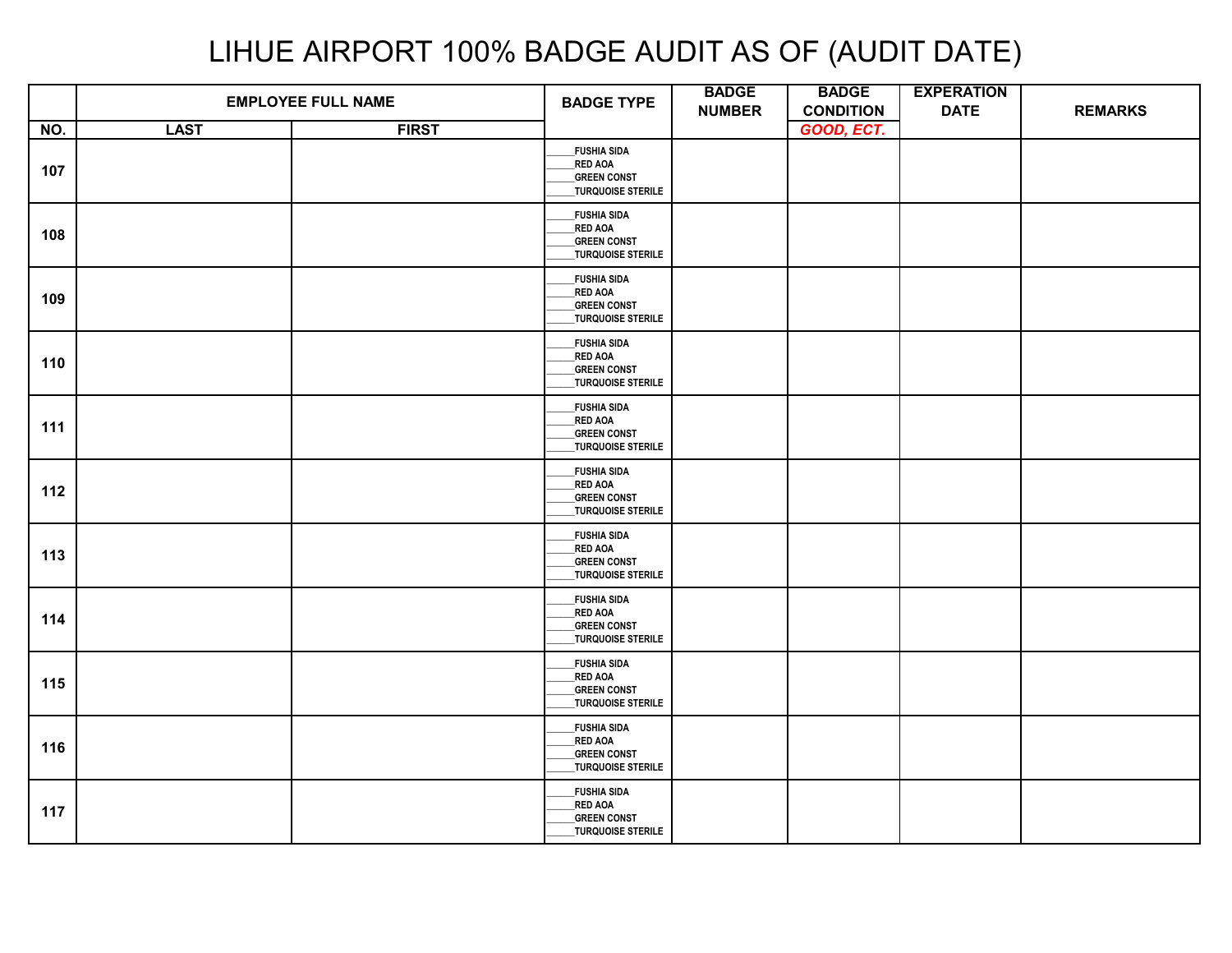|     |             | <b>EMPLOYEE FULL NAME</b> | <b>BADGE TYPE</b>                                                                      | <b>BADGE</b><br><b>NUMBER</b> | <b>BADGE</b><br><b>CONDITION</b> | <b>EXPERATION</b><br><b>DATE</b> | <b>REMARKS</b> |
|-----|-------------|---------------------------|----------------------------------------------------------------------------------------|-------------------------------|----------------------------------|----------------------------------|----------------|
| NO. | <b>LAST</b> | <b>FIRST</b>              |                                                                                        |                               | GOOD, ECT.                       |                                  |                |
| 118 |             |                           | <b>FUSHIA SIDA</b><br><b>RED AOA</b><br><b>GREEN CONST</b><br><b>TURQUOISE STERILE</b> |                               |                                  |                                  |                |
| 119 |             |                           | <b>FUSHIA SIDA</b><br>RED AOA<br><b>GREEN CONST</b><br>TURQUOISE STERILE               |                               |                                  |                                  |                |
| 120 |             |                           | <b>FUSHIA SIDA</b><br><b>RED AOA</b><br><b>GREEN CONST</b><br>_TURQUOISE STERILE       |                               |                                  |                                  |                |
| 121 |             |                           | <b>FUSHIA SIDA</b><br><b>RED AOA</b><br><b>GREEN CONST</b><br>TURQUOISE STERILE        |                               |                                  |                                  |                |
| 122 |             |                           | <b>FUSHIA SIDA</b><br><b>RED AOA</b><br><b>GREEN CONST</b><br>TURQUOISE STERILE        |                               |                                  |                                  |                |
| 123 |             |                           | <b>FUSHIA SIDA</b><br>RED AOA<br><b>GREEN CONST</b><br>TURQUOISE STERILE               |                               |                                  |                                  |                |
| 124 |             |                           | <b>FUSHIA SIDA</b><br><b>RED AOA</b><br><b>GREEN CONST</b><br>TURQUOISE STERILE        |                               |                                  |                                  |                |
| 125 |             |                           | <b>FUSHIA SIDA</b><br><b>RED AOA</b><br><b>GREEN CONST</b><br>TURQUOISE STERILE        |                               |                                  |                                  |                |
| 126 |             |                           | <b>FUSHIA SIDA</b><br><b>RED AOA</b><br><b>GREEN CONST</b><br>TURQUOISE STERILE        |                               |                                  |                                  |                |
| 127 |             |                           | <b>FUSHIA SIDA</b><br><b>RED AOA</b><br><b>GREEN CONST</b><br>TURQUOISE STERILE        |                               |                                  |                                  |                |
| 128 |             |                           | <b>FUSHIA SIDA</b><br><b>RED AOA</b><br><b>GREEN CONST</b><br>_TURQUOISE STERILE       |                               |                                  |                                  |                |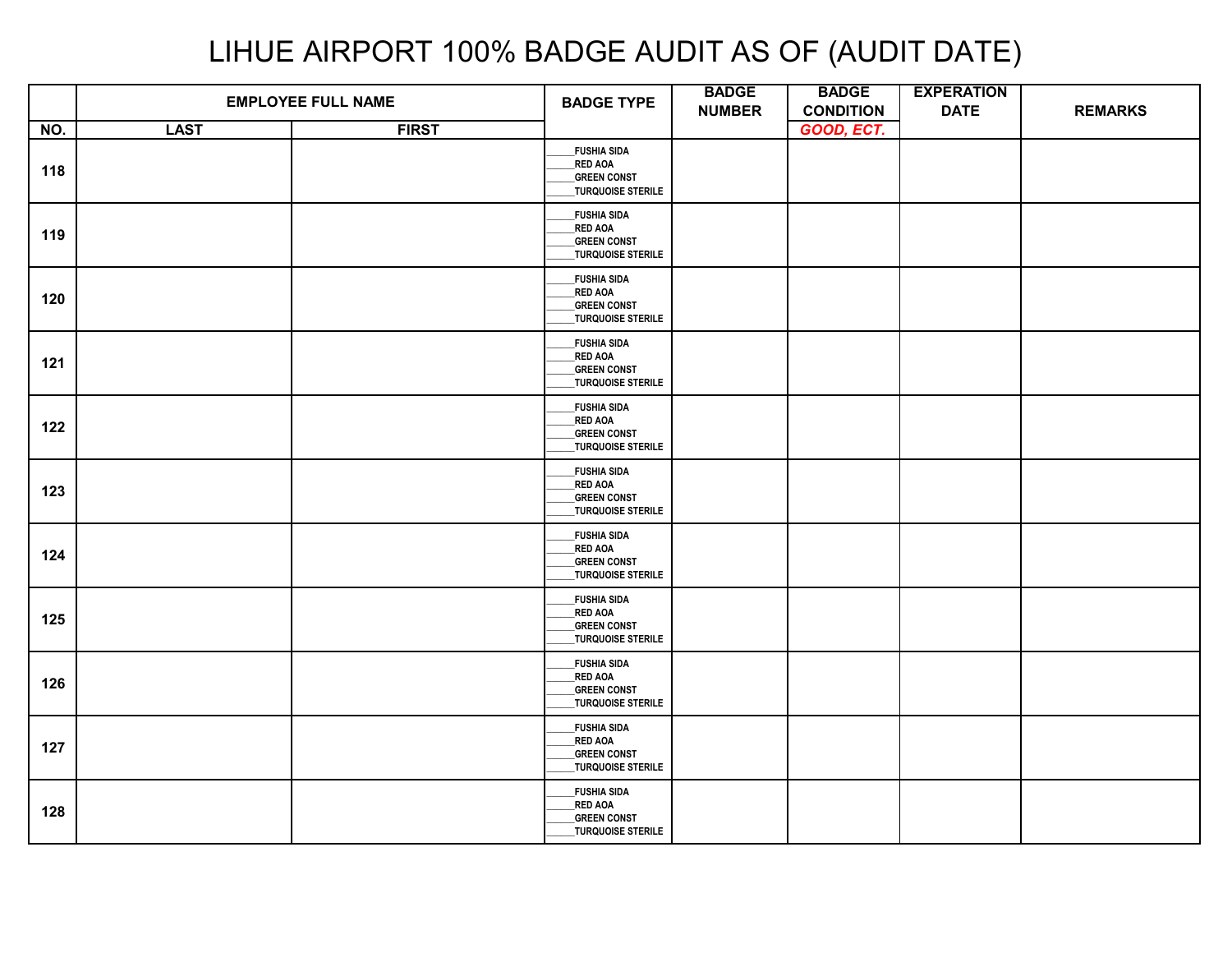|     | <b>EMPLOYEE FULL NAME</b> |              | <b>BADGE TYPE</b>                                                                      | <b>BADGE</b><br><b>NUMBER</b> | <b>BADGE</b><br><b>CONDITION</b> | <b>EXPERATION</b><br><b>DATE</b> | <b>REMARKS</b> |
|-----|---------------------------|--------------|----------------------------------------------------------------------------------------|-------------------------------|----------------------------------|----------------------------------|----------------|
| NO. | <b>LAST</b>               | <b>FIRST</b> |                                                                                        |                               | GOOD, ECT.                       |                                  |                |
| 129 |                           |              | <b>FUSHIA SIDA</b><br><b>RED AOA</b><br><b>GREEN CONST</b><br><b>TURQUOISE STERILE</b> |                               |                                  |                                  |                |
| 130 |                           |              | <b>FUSHIA SIDA</b><br>RED AOA<br><b>GREEN CONST</b><br>TURQUOISE STERILE               |                               |                                  |                                  |                |
| 131 |                           |              | <b>FUSHIA SIDA</b><br><b>RED AOA</b><br><b>GREEN CONST</b><br>_TURQUOISE STERILE       |                               |                                  |                                  |                |
| 132 |                           |              | <b>FUSHIA SIDA</b><br><b>RED AOA</b><br><b>GREEN CONST</b><br>TURQUOISE STERILE        |                               |                                  |                                  |                |
| 133 |                           |              | <b>FUSHIA SIDA</b><br><b>RED AOA</b><br><b>GREEN CONST</b><br>TURQUOISE STERILE        |                               |                                  |                                  |                |
| 134 |                           |              | <b>FUSHIA SIDA</b><br>RED AOA<br><b>GREEN CONST</b><br>TURQUOISE STERILE               |                               |                                  |                                  |                |
| 135 |                           |              | <b>FUSHIA SIDA</b><br><b>RED AOA</b><br><b>GREEN CONST</b><br>TURQUOISE STERILE        |                               |                                  |                                  |                |
| 136 |                           |              | <b>FUSHIA SIDA</b><br><b>RED AOA</b><br><b>GREEN CONST</b><br>TURQUOISE STERILE        |                               |                                  |                                  |                |
| 137 |                           |              | <b>FUSHIA SIDA</b><br><b>RED AOA</b><br><b>GREEN CONST</b><br>TURQUOISE STERILE        |                               |                                  |                                  |                |
| 138 |                           |              | <b>FUSHIA SIDA</b><br><b>RED AOA</b><br><b>GREEN CONST</b><br>TURQUOISE STERILE        |                               |                                  |                                  |                |
| 139 |                           |              | <b>FUSHIA SIDA</b><br><b>RED AOA</b><br><b>GREEN CONST</b><br>_TURQUOISE STERILE       |                               |                                  |                                  |                |